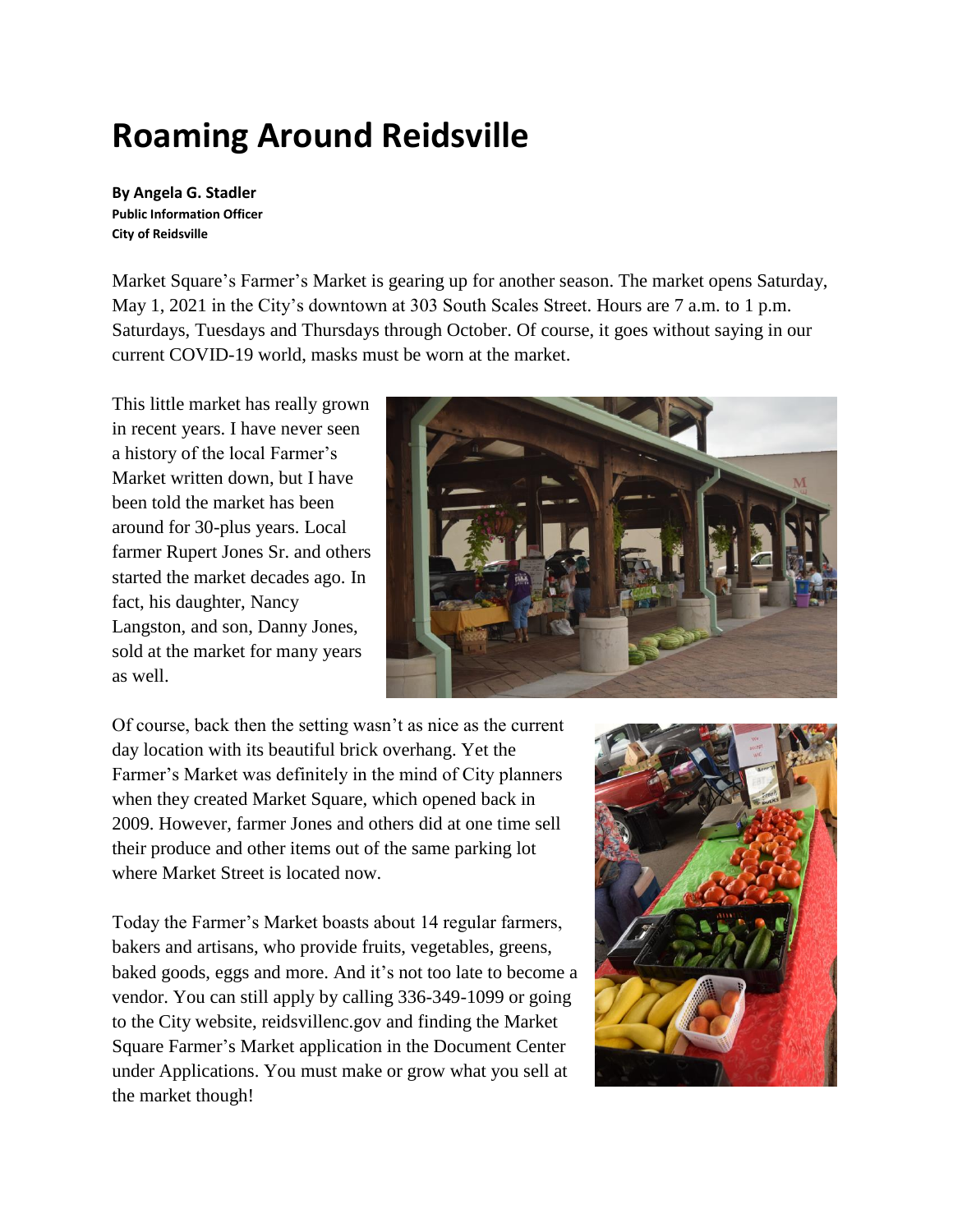City Marketer Judy Yarbrough credits some of the food programs at the Farmer's Market for its continued success. Since 2014, the City of Reidsville has been part of the Supplemental Nutrition Assistance Program (SNAP/EBT) at the Farmer's Market. A grant from the Reidsville Area Foundation back then allowed the market to accept EBT cards along with credit and debit cards. The Double Bucks program today is sponsored by rafi (Rural Advancement Foundation International).

In 2021, the Farmer's Market still accepts EBT cards from those shopping there. Also, a Double Bucks promotion allows those using these cards to "double their dollars" so \$20 on that EBT card means the person has \$40 to spend. There is no cap on doubling with those Double Bucks applying to any food items at the Farmer's Market. Also, if someone brings a friend to shop with their EBT card or participate in the Cash Match program, you can receive an extra \$5.00 in Double Bucks tokens. If you bring your WIC or Senior Farmers' Market Nutrition Program vouchers to the Information Table at Market Square, Farmer's Market Manager Elaine Sullivan will be happy to double the amount you have in vouchers. You can g**et** a \$4 match in Double Bucks per WIC voucher or a \$3 match in Double Bucks per Senior voucher. The "Cash Match" program matches cash from customers that are EBT participants and/or Farmer's Market WIC programs.

But whether you can take advantage of the SNAP/EBT or WIC programs or not, the Market Square Farmer's Market is just a great place to help support our local farmers and entrepreneurs while stocking up on healthy items to put on your dinner table. And, sometimes, it's just a great place to catch up with your friends and neighbors who are shopping there too! No wonder it was named the top Farmer's Market in the County by the *News & Record* in their 2020 Reader's Choice Awards.

In other happenings around the City of Reidsville in May:

#### **Shred Event on May 1st.**

The Reidsville Appearance Commission, in conjunction with the City of Reidsville, is holding a Shred Event for City residents in the back parking lot of Reidsville City Hall from 9 a.m. until 12 noon (or until the truck is **FULL**!). Vehicles will need to enter from North Main Street and exit onto North Scales Street. The event is free! Participants can dump their documents into bins that will be provided. Only paper products are allowed, **NO** plastics or boxes!

#### **Litter Pick-up Campaign.**

The Reidsville Appearance Commission, again in conjunction with the City of Reidsville, is hosting a community litter pick-up. The campaign began last month and continues through May. Participants in April were entered into a drawing for a \$50 gift card at the end of the month.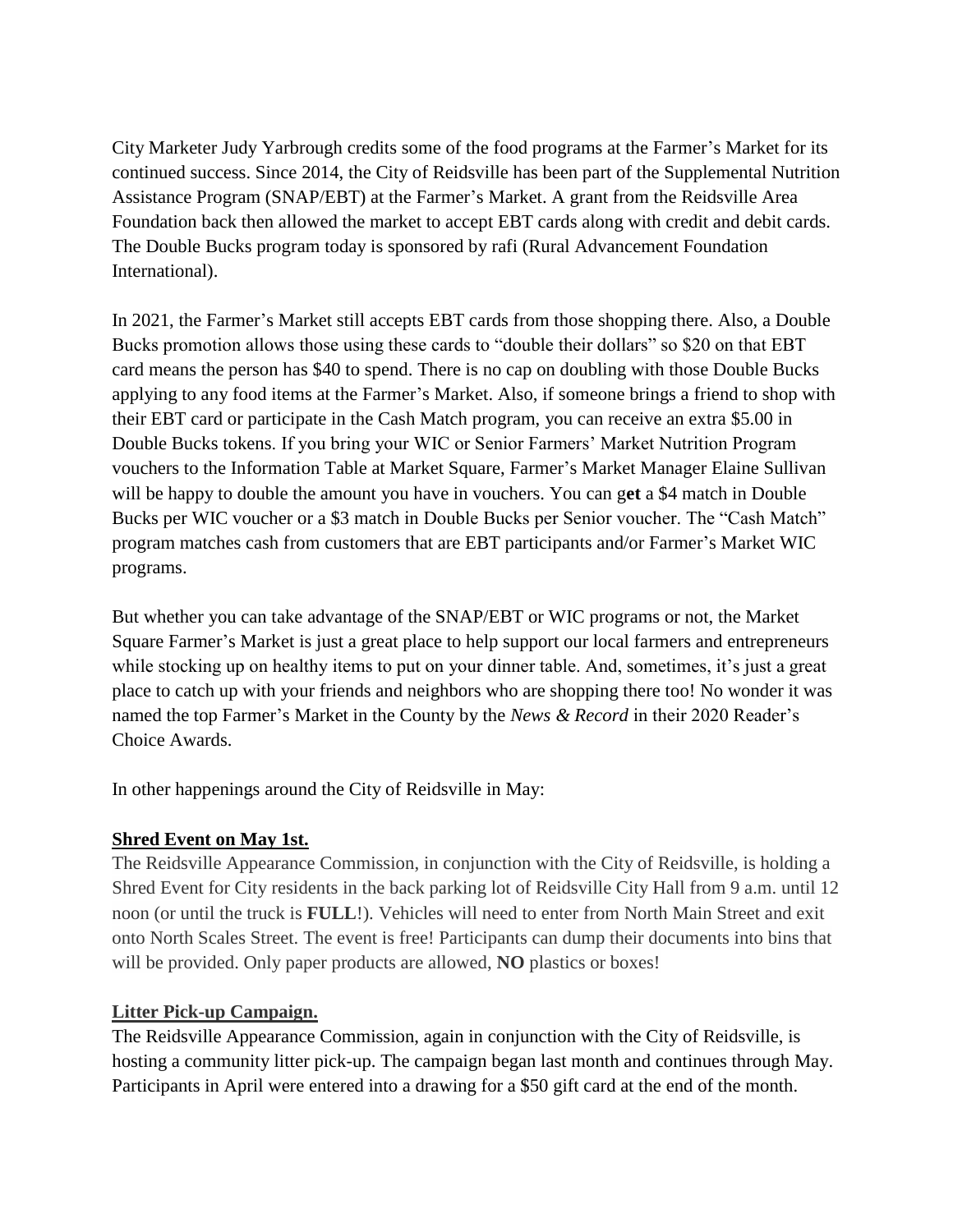Those participating in May will also get the chance at a \$50 gift card. To be eligible for the drawing, you have to email a picture of yourself picking up litter. Your photo must include an identifying marker of the street. You can send the photo to Briana Perkins at [blperkins@ci.reidsville.nc.us.](mailto:blperkins@ci.reidsville.nc.us) Prior to the litter pick-up, call 336-349-1065 to get the required bags and assignment of street(s), along with additional information you may need. And, if you come across any aluminum cans while picking up litter, you can donate them at Reidsville Fire Station #1. The proceeds from the sale of aluminum cans are either donated to the North Carolina Jaycee Burn Center or used by the Fire Department to purchase smoke detectors for citizens in need.

### **Team Reidsville Sign at Tractor Supply.**

The City of Reidsville is very proud of the new "Team Reidsville" sign erected on the retaining wall at the Tractor Supply store located at 2627 South Scales Street. We really appreciate Tractor Supply letting us use their wall to advertise our team. The City, along with the Reidsville Chamber of Commerce, will hold a "ribbon cutting" for the new sign at 10 a.m. on Thursday, May 13. Hope to see you there!

#### **Reidsville Rec Sports.**

Co-Ed Volleyball registration continues until May  $14<sup>th</sup>$ , for youth ages 7-15. The cost is \$15 for City residents and \$30 for non-City. Please check with the City Rec Department at 1-336-349- 1090 for questions or updates. You can register online by going to [https://activenet.active.com/reidsvillerec.](https://activenet.active.com/reidsvillerec)

#### **Rockingham County Senior Games.**

The 2021 Rockingham County Senior Games are still going on! The local games end May 14.

## **City Offices Closed for Memorial Day.**

Reidsville City Offices will be closed on Monday, May 31, for the Memorial Day Holiday. The Material Drop-Off Center will be closed as well. No trash will be picked up on Monday but instead, Monday's routes will run on Tuesday. Tuesday's routes will run on Wednesday.

#### **Looking Ahead.**

I will save the details for next month's edition, but I wanted to give you all a "heads up". 2nd Downtown Fridays and the Market Square Concerts on the Square series will be starting back up beginning in June. And did someone say collegiate baseball at Jaycee Ballpark? It's coming soon. We can't wait!

#### **City of Reidsville Social Media.**

As I noted last month, if you can't wait until the first of the month for the informative *Eden's Own Journal* to come out, you can find out what's happening in Reidsville and the surrounding area through the City of Reidsville's Facebook pages and other social media. You can check out